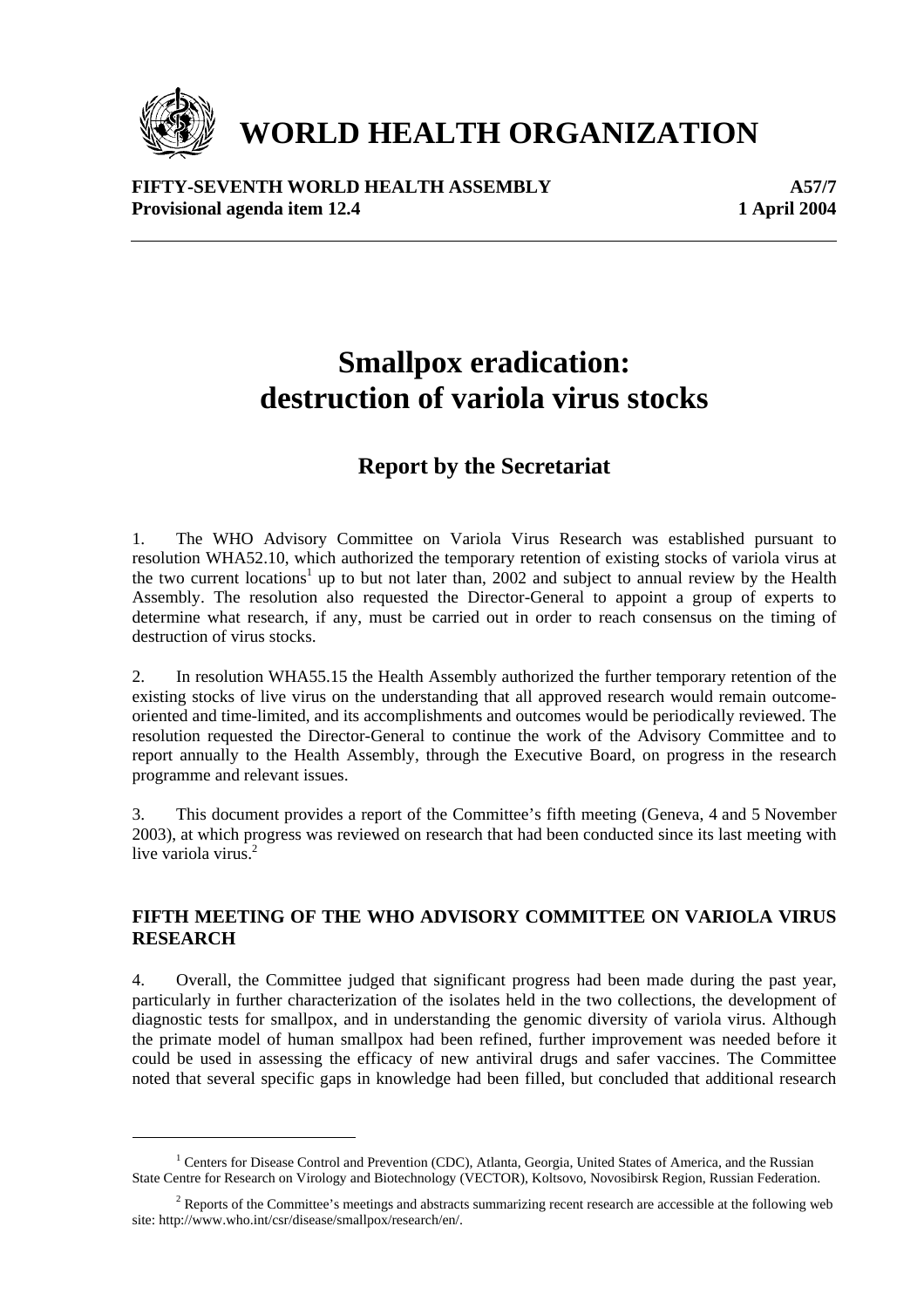was needed before consensus could be reached on a date for destruction of the remaining stocks of virus.

5. The Committee made the following **recommendations**.

(a) Inventories of viral material in the two repositories should be updated according to the standardized format established in collaboration with WHO; the Committee should review progress in implementing this recommendation at its next meeting.

(b) Viral isolates whose retention has no scientific justification (notably chimeric viruses held in the CDC collection in the United States of America and isolates shown to be non-viable) should be destroyed and that action recorded in the inventory; this recommendation does not preclude the preparation of DNA samples for subsequent archiving if the material is considered potentially useful for future studies. WHO should be responsible for implementation of this recommendation, in collaboration with authorities at the two repositories.

(c) Non-variola virus orthopoxviruses retained in the CDC collection should not be included in the inventory and should be either held separately, in the biosafety level 4 facility, or destroyed.

(d) Details on methodologies for smallpox diagnostic tests, being developed in authorized research programmes, should be made available on request to all Member States.

(e) In order to validate diagnostic tests, additional research is needed on procedures to extract variola virus DNA from authentic clinical samples; material from infected non-human primates or historical samples should be used for this purpose.

(f) The primate model of human smallpox needs further refinement in order to facilitate the development of antiviral drugs and vaccines.

(g) Research leading to the development of new antiviral drugs and safer vaccines should be given high priority.

(h) WHO should prepare and make widely available guidelines for assessing the quality, safety and efficacy of new generation smallpox vaccines.

(i) Several unresolved safety issues pertaining to proposed research using live variola virus or variola virus genes need further expert consideration, through the mechanisms of the WHO Biosafety Advisory Group and the Ad Hoc Committee on Orthopoxvirus Infections, before approval of such research could be recommended.

6. **Viral strains in the two repositories**. Of the 120 strains of variola virus in the collection held at VECTOR in the Russian Federation, 55 isolates had been tested for viability and 32 could be propagated. Analysis of DNA from 21 isolates demonstrated their clustering into three large groups (African, Asian and Alastrim strains). Of the 451 isolates in the CDC collection, 49 had been tested for viability and 45 could be propagated. DNA analysis of the 45 isolates likewise demonstrated their clustering into large groups.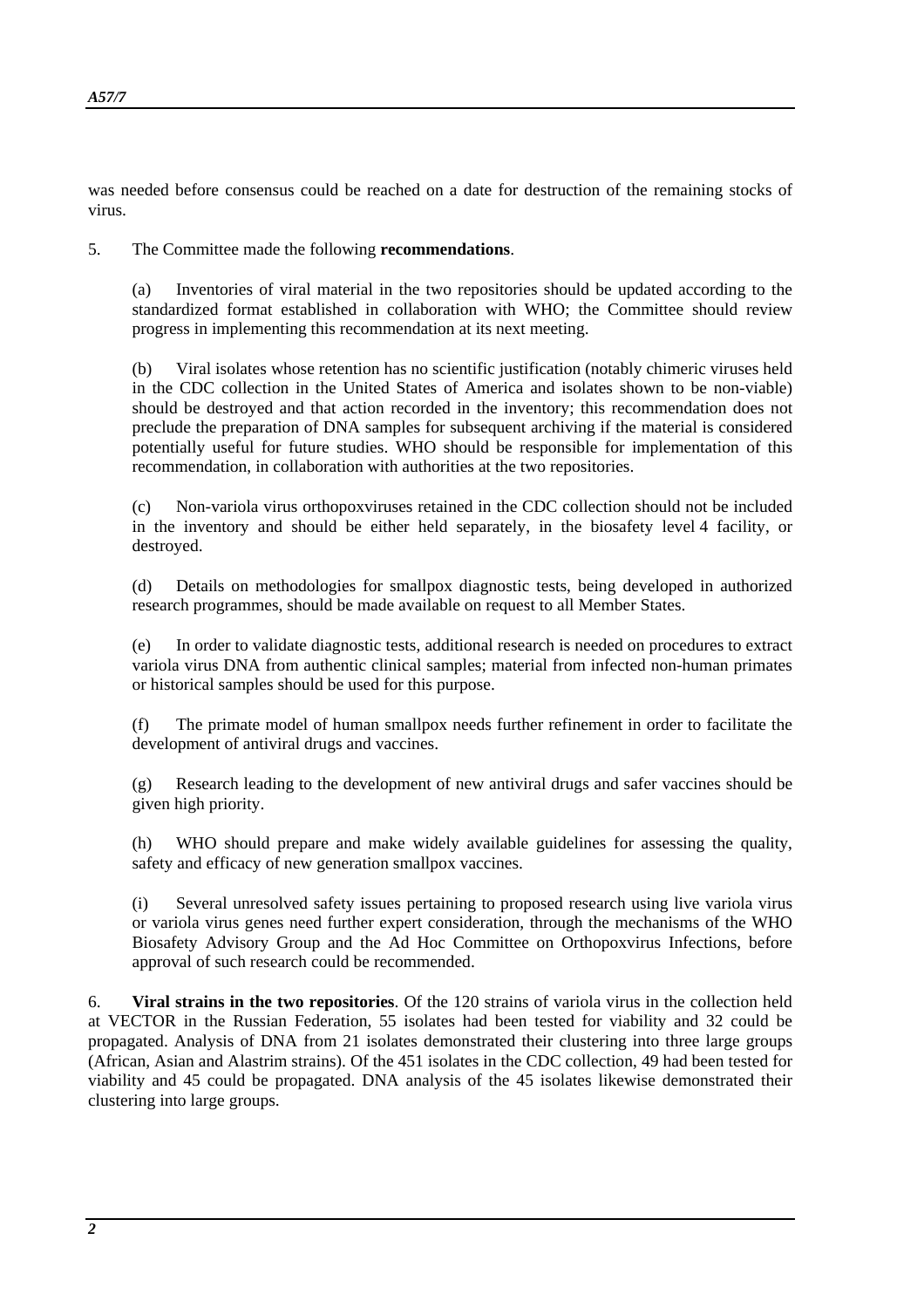7. The Committee repeated the recommendation, made at its fourth meeting, $<sup>1</sup>$  that chimeric viruses</sup> (prepared by recombination of variola viruses with other orthopoxviruses) held in the CDC collection should be destroyed and their destruction noted in the inventory. This recommendation would not preclude the preparation of genomic DNA samples for subsequent archiving. The Committee also recommended that isolates shown to be non-viable be destroyed, with a note thereof in the inventories. This recommendation would not preclude the isolation of DNA, if that were considered useful for future studies.

8. WHO had devised a standard electronic format for documenting and updating the inventories, including information on origin, biological properties, passage history and other characteristics of the isolates, and records of material used for work in progress, and would make it available shortly. Standardized inventories would facilitate inspection and audit of the repositories, regularly conducted by WHO.

9. **Diagnostic tests and methods of detection**. CDC scientists have successfully developed and compared two real-time polymerase chain reaction methods for the generic detection of orthopoxvirus DNA and specific detection of variola virus DNA. These methods were deployed successfully during a recent outbreak of monkeypox in the United States of America. CDC staff has also established coded DNA panels, including DNA from variola virus and other orthopoxviruses, for the evaluation of diagnostic tests that rely on the identification of viral DNA.

10. Work on the detection of variola virus conducted by scientists in the United Kingdom of Great Britain and Northern Ireland had also resulted in a technique that can distinguish DNA from variola virus from that of other orthopoxviruses.

11. Work on variola virus-specific monoclonal antibodies has not yet resulted in useful assays; new strategies, including the combination of several monoclonal antibodies, were being explored.

12. The Committee agreed that progress in the development of diagnostic tests and methods of detecting variola virus was, overall, good. Additional work, however, should be conducted to evaluate diagnostic tests with material from authentic smallpox lesions from infected non-human primates or historical samples. The effectiveness of the procedures to extract DNA from such material also needed to be confirmed. Scientists working on diagnostic tests for smallpox should be given access to non-infectious variola virus material for use in the validation of tests.

13. **Sequence analysis**. Work progresses on sequence analyses of DNA from various variola virus strains. Russian researchers have sequenced five genes from a wide range of orthopoxviruses, including variola virus. Dendrograms constructed from the results illustrate the close relationship between different isolates of the same orthopoxvirus species with the exception of cowpox virus isolates, which appear more heterogeneous when compared to each other. The Committee noted, however, that difficulties might arise in establishing phylogenetic relationships on the basis of only a few genes. The sequencing of 26 variola virus genomes has been completed by researchers in the United States of America. A rapid sequencing method that can facilitate confirmation of previously known genomes is under development. In addition, this research has highlighted unique features of the variola virus genomes. New computer software is being developed for the analysis and visualization of conserved and variable variola virus sequences.

 $1$  See document EB111/5.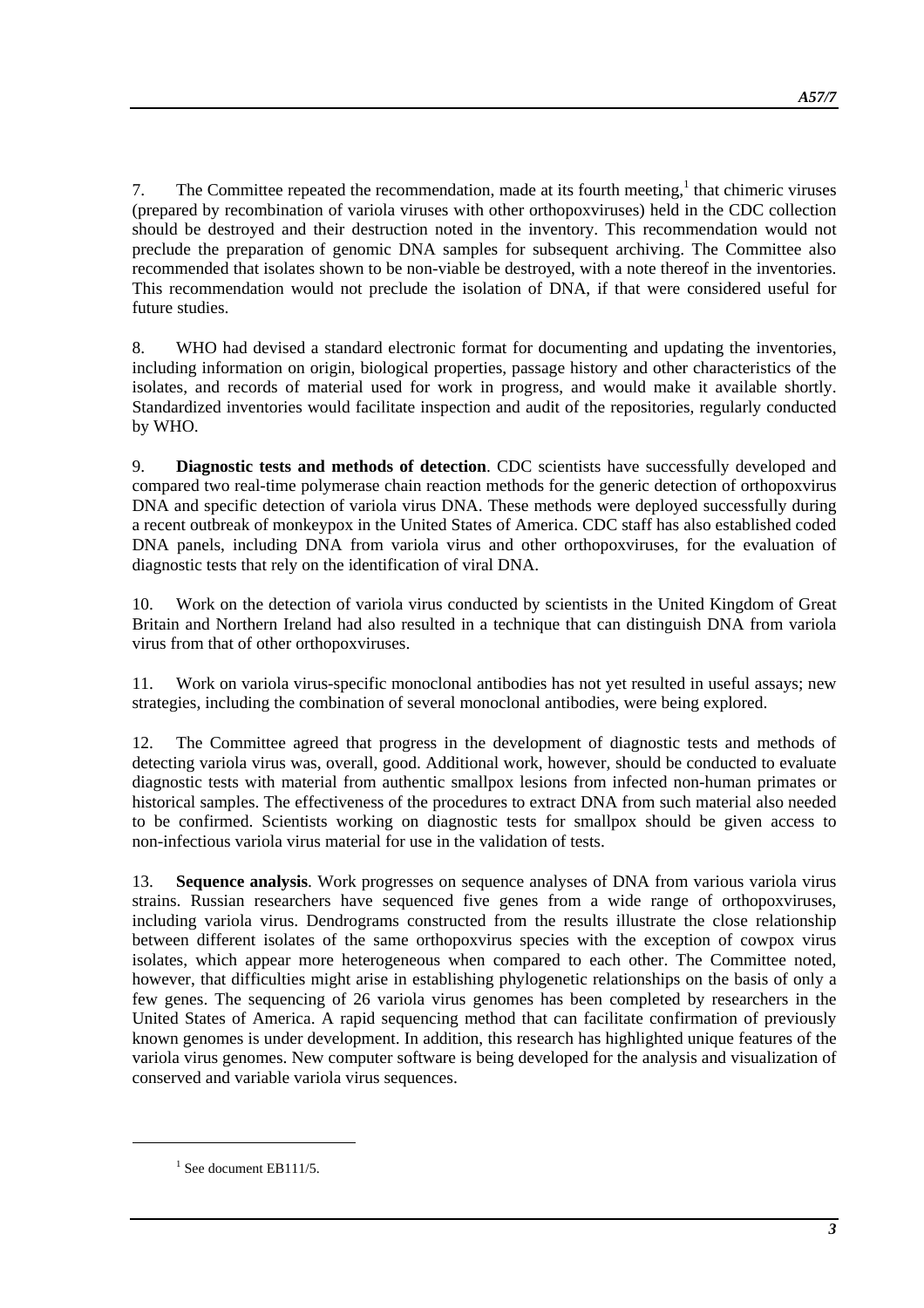14. **Animal models**. Work on a primate model of human smallpox continues. Experimentally infected macaques develop an invariably lethal haemorrhagic disease similar to haemorrhagic smallpox, and recent research has shed more light on the pathology of infection. The Committee agreed that additional work was needed on routes of infection and on increasing the virulence of variola virus for monkeys by sequential passage. A reliable animal model of human smallpox would be needed to fulfil the licensing requirements for new antiviral drugs and vaccines.

15. **Antiviral drug development**. Antiviral treatment with cidofovir has been shown to protect infected monkeys from death when given 24 hours before infection. When monkeys were infected with lower doses of variola virus, more representative of the pathogenesis of authentic smallpox, cidofovir conferred protection when given two days after infection in experimental conditions compared with control animals which displayed large lesions with some deaths. These results were also validated with the monkeypox virus challenge model. Tests of cidofovir conjugated with lipids, designed as new oral formulations, have shown increased potency in vitro and in mice challenged with normally lethal doses of cowpox virus.

16. The considerable efforts being made to identify new compounds continue. Drug discovery programmes in the Russian Federation and the United States of America have used computer-assisted and in vitro assays to screen a large number of compounds and have identified several new lead compounds for further testing in animal models.

17. **Vaccine development**. Work in the United States of America continued to assess modified virus Ankara strain of vaccinia virus as a candidate live attenuated vaccine. Scientists obtained promising results using the monkeypox virus challenge model to test the ability of an attenuated modified virus Ankara strain for protecting monkeys compared with a standard smallpox vaccine. A second line of research on candidate subunit vaccines with different gene products is being pursued in a number of countries. A third line of research, with an additional attenuated vaccinia virus strain, is being conducted in China. This work, along with that in the United Kingdom, drew attention to the need for guidelines to assess the quality, safety and efficacy of new generation smallpox vaccines for Member States engaged in this important research.

18. **Recommendations from the technical subcommittee**. As recommended by the Committee at its fourth meeting, a technical panel, comprising relevant safety experts, had been convened electronically to consider existing guidelines on safe research practices. Four issues were considered: the simultaneous handling of variola virus and other orthopoxviruses; the generation of recombinant variola viruses expressing "reporter" genes, which encode easily-assayed proteins; the insertion of variola virus genes or "variola-like" gene sequences into other orthopoxviruses; and the distribution between laboratories of fragments of variola virus DNA.

19. In evaluating the draft recommendations of the subcommittee, the Committee considered both safety issues and the scientific value of proposed experiments in meeting the urgent need for new antiviral drugs and safer vaccines.

20. The Committee in general agreed with two of the subcommittee's draft recommendations. The simultaneous handling of variola virus and other orthopoxviruses within the same biosafety level 4 laboratory was not considered to represent a significant problem, provided that all infected materials were properly decontaminated or disposed of at the end of the experiment. It was further considered that fragments of variola virus DNA not exceeding 500 base pairs in length could be freely distributed between laboratories for use as positive controls in diagnostic kits. The Committee recommended against the in vitro synthesis of double-stranded DNA fragments larger than 500 base pairs.